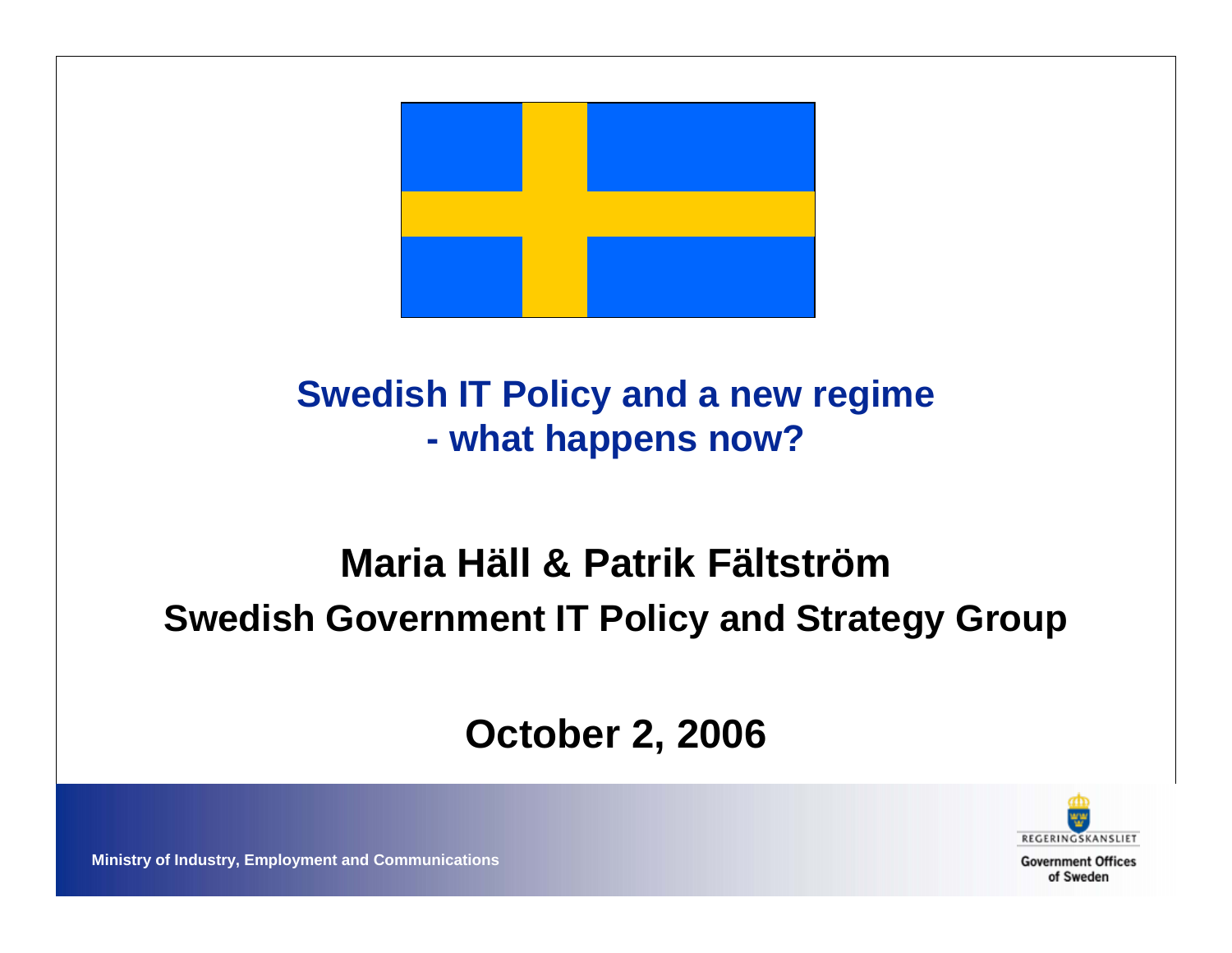### **What happens?**

- **National election – September 17**
- **We will have a new regime in Sweden**
- **Parliaments opening – October 3**
	- Opened by the King of Sweden at 14:07
- **New government – 0ctober 6**

Announced at 09:00, change at 12:00

• **Assignment of our IT policy Strategy group ends October 31**



**Ministry of Industry, Employment and Communications**

**Government Offices** of Sweden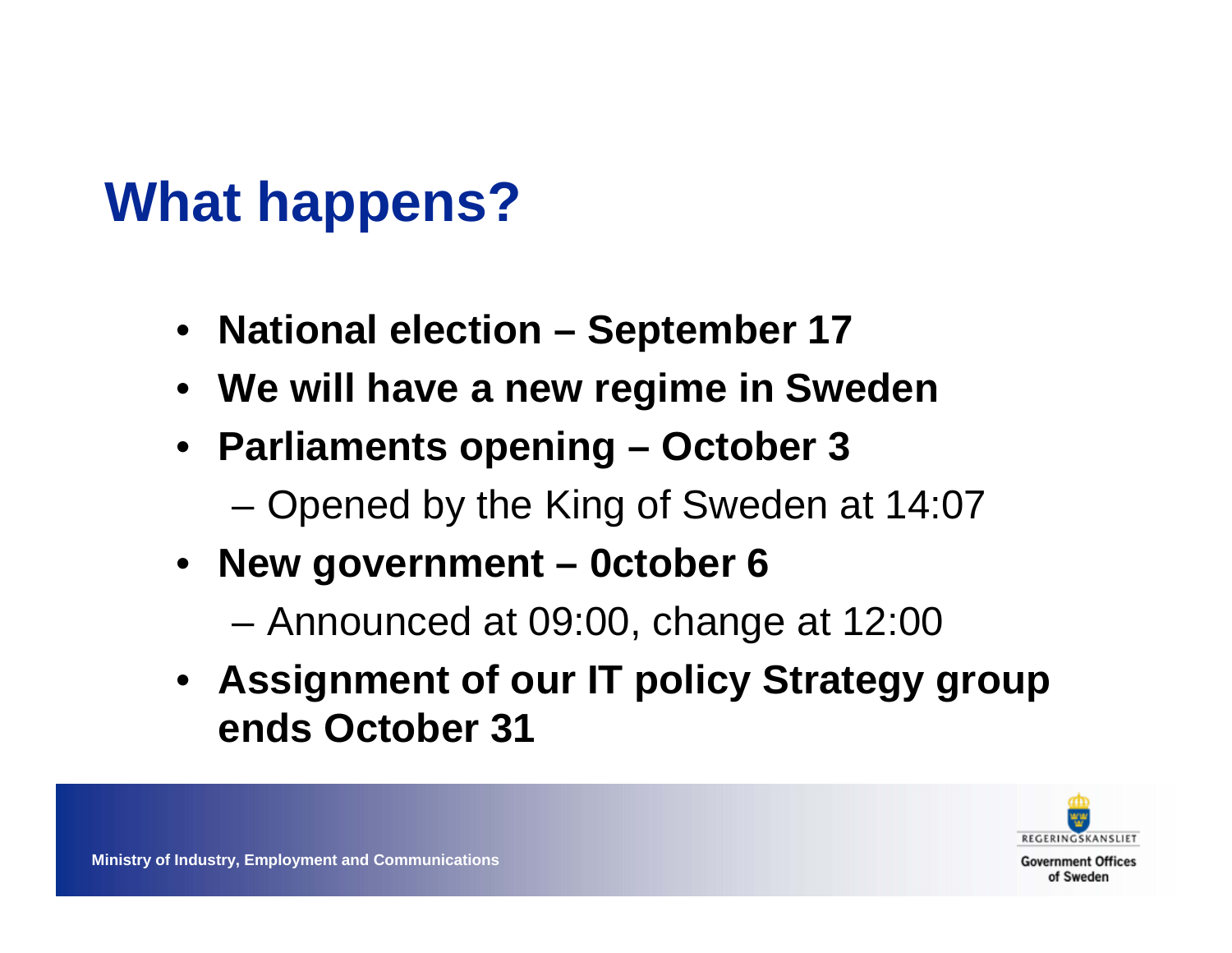# **New IT policy?**

- Future proof policies
- Concrete IT-policy goals
- Sweden (back) to top position as an IT country
- Competitive and robust IT-infrastructure covering the whole country
- A fully developed and working 24/7 public sector
- Powerful push for IT i school to make everybody able to both use IT as a tool in education, and use IT in other areas than directly IT-related



**Government Offices** of Sweden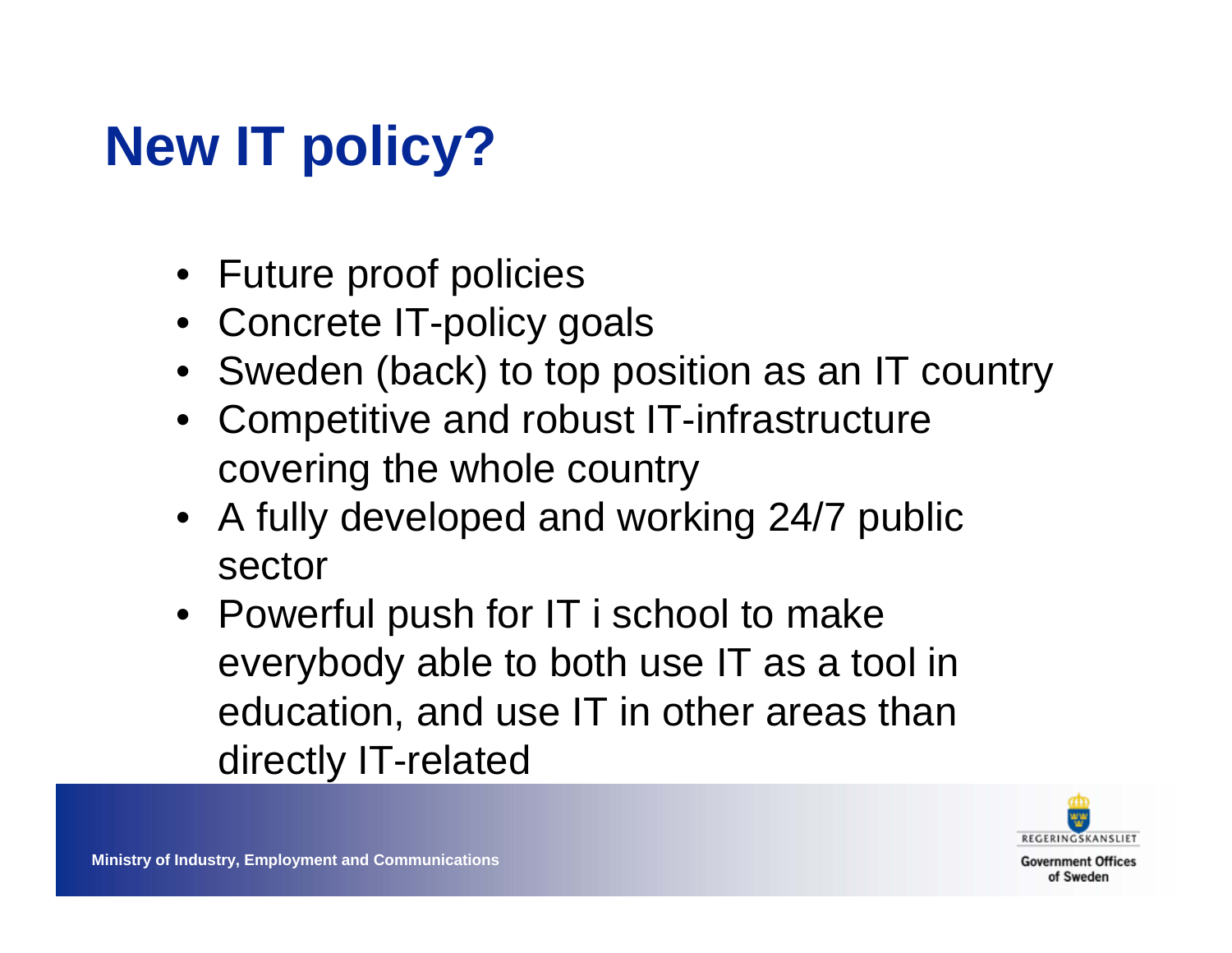

- $\bullet$  **Measurable goals to achieve a fully developed 24/7 public sector**
	- –**What to achieve in five years**
	- –**Action plan - responsibilities**
- **Globalisation – focus on the challenges**
- •**Entrepreneurship – new companies, SMEs**
- $\bullet$  **Service development – public sector as competent customer and user of new advances e-services**
- •**R&D**

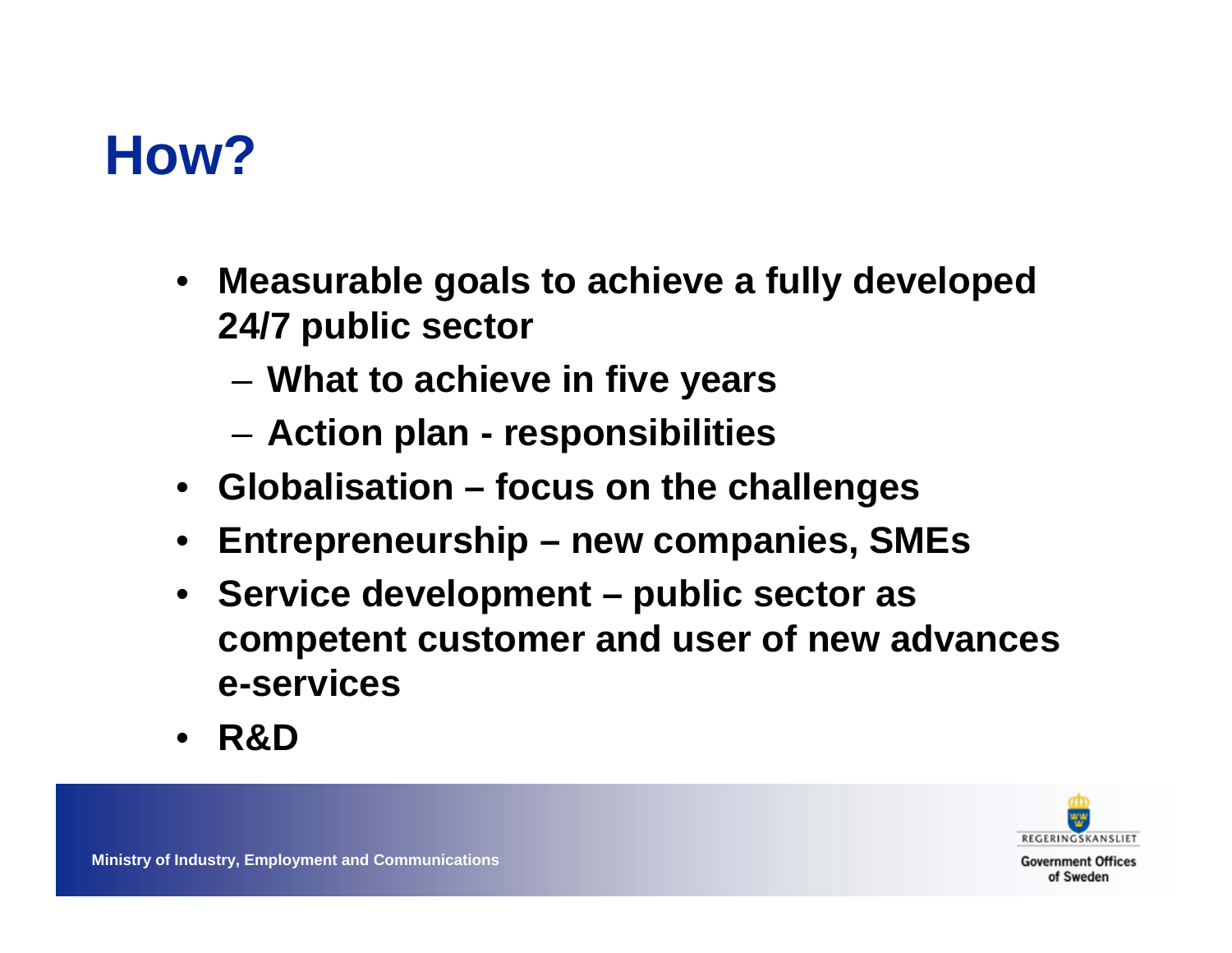## **Diffrences?**

- •**Home-PC reform – windup**
- • **Strong national Broadband Strategy – growth, efficiency and quality of life**
	- –**Efficient competition (neutrality)**
	- –**Future proof IT infrastructure in the whole of Sweden**
	- –**Regulation – distinct "rules of the game"**
	- – **Support real competition and openness to stimulate also small players entering the market**
	- – **Regulate the new broadband networks in parity to the situation today with new open business models instead of only deregulation of the incumbent**



**Government Offices** of Sweden